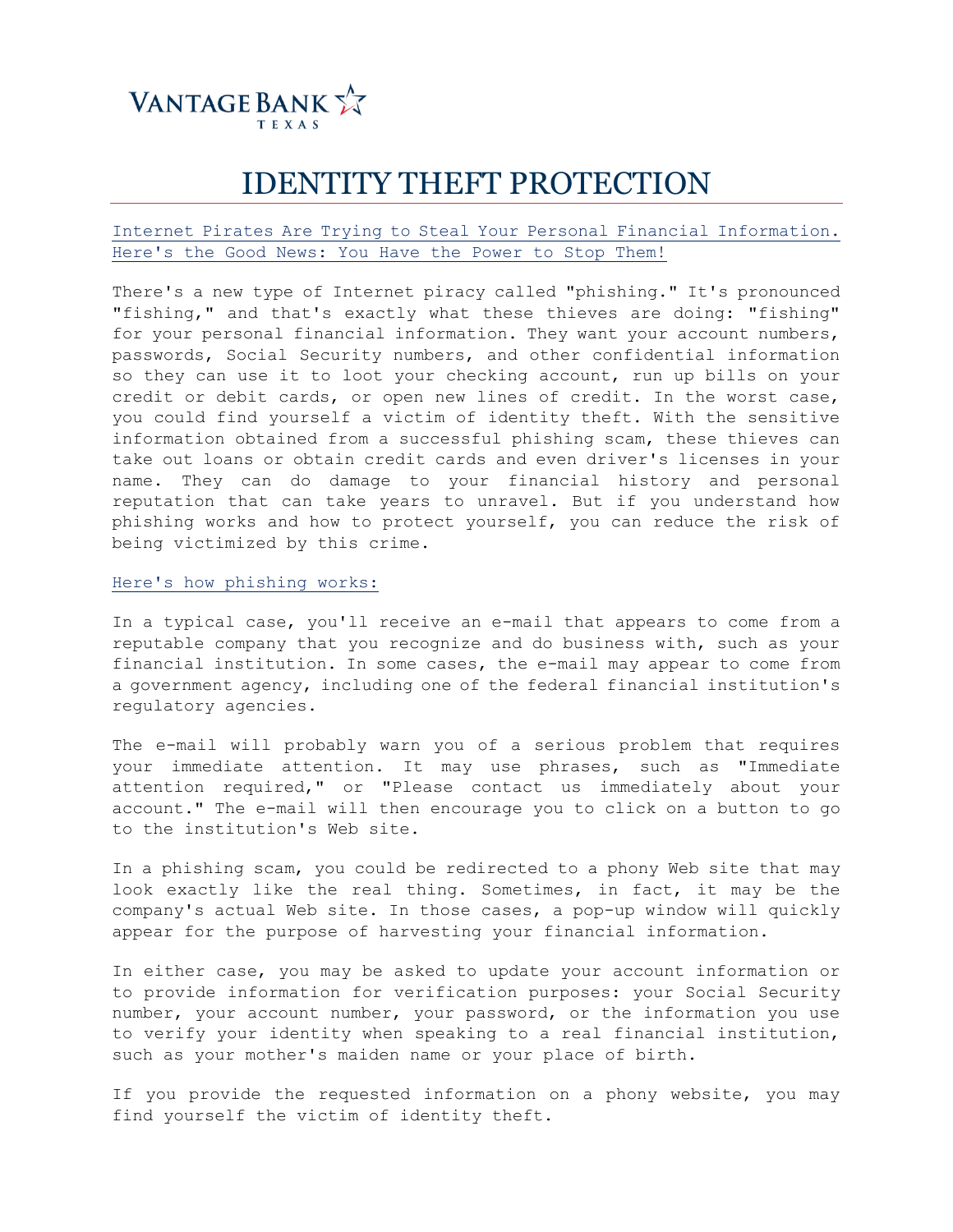

## How to protect yourself

Never provide your personal information in response to an unsolicited request, whether it is over the phone or over the Internet. E-mails and Internet pages created by phishers may look exactly like the real thing. They may even have a fake padlock icon that ordinarily is used to denote a secure site. If you did not initiate the communication, you should not provide any information.

If you believe the contact may be legitimate, contact the financial institution yourself. You can find phone numbers and Web sites on the monthly statements you receive from your financial institution, or you can look the company up in a phone book or on the Internet. The key is that you should be the one to initiate the contact, using contact information that you have verified yourself.

Never provide your password over the phone or in response to an unsolicited Internet request. A financial institution will never ask you to verify your account information online. Thieves armed with this information and your account number can help themselves to your accounts.

Review your account statements regularly to ensure all charges are correct. If your account statement is late in arriving, call your financial institution to find out why. If your financial institution offers electronic account access, periodically review activity online to catch suspicious activity.

What to do if you fall victim:

Contact your financial institution immediately and alert it to the situation.

If you have disclosed sensitive information in a phishing attack, you should also contact one of the three major credit bureaus and discuss placing a fraud alert on your file which will help prevent thieves from opening new accounts in your name.

| Credit Bureau | Phone Number | Address                            |
|---------------|--------------|------------------------------------|
| Equifax       | 800-525-6285 | P.O. Box 740250, Atlanta, GA 30374 |
| Experian      | 888-397-3742 | P.O. Box 1017, Allen, Texas 75013  |
| TransUnion    | 800-680-7289 | P.O. Box 6790, Fullerton, CA 92634 |

Here is the contact information for each bureau's fraud division: